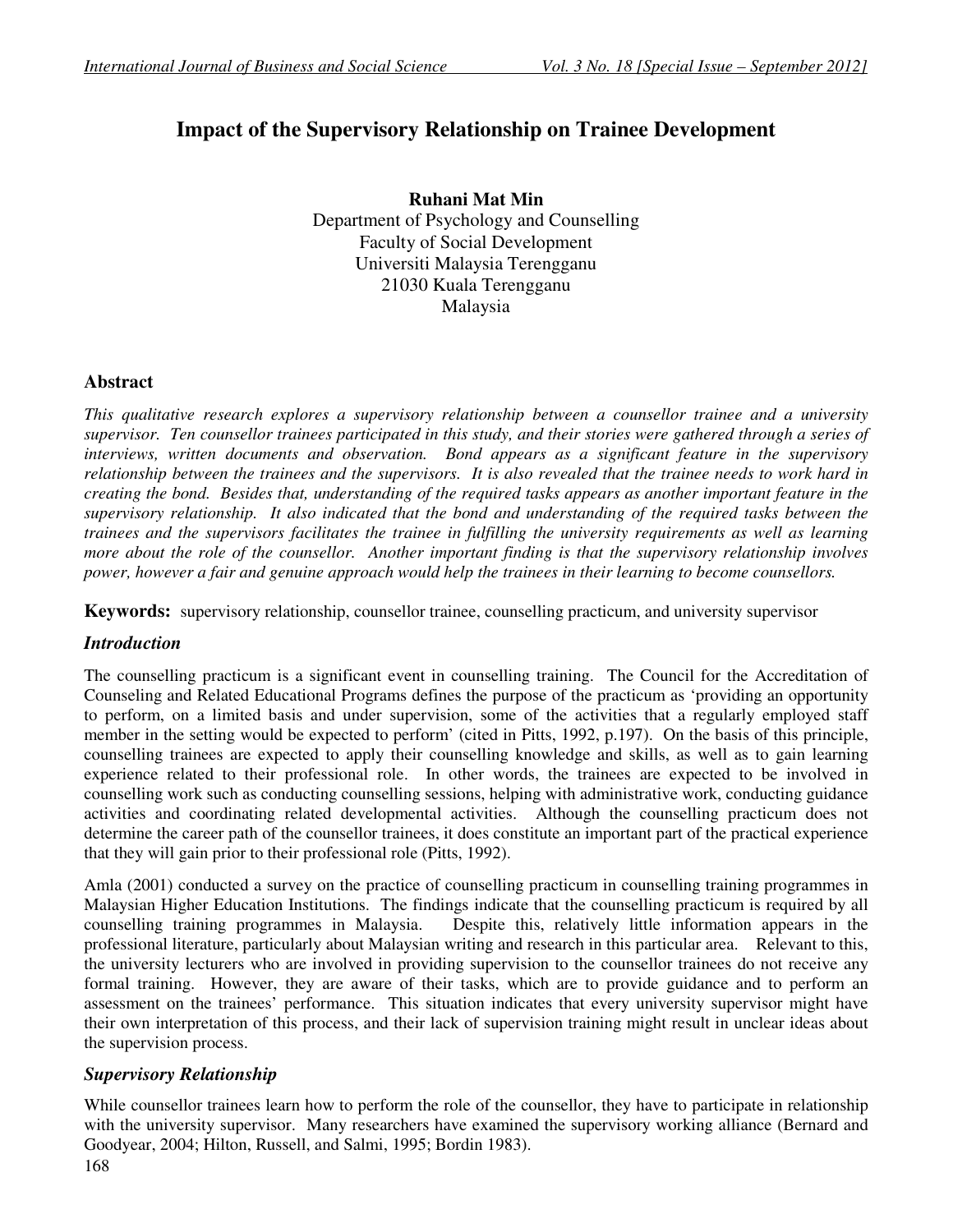Bordin (1979) suggests the concept of the working alliance in a counselling relationship, and claims that this concept has universal applicability. Based on the idea of Bordin, Kivlighan and Shaughnessy (2000) describe 'the working alliance as the collaboration between the client and counsellor based on their agreement on the goals and tasks of counselling and on the development of an attachment bond.' (p.362). With the focus on 'cooperation, mutuality, and collaboration in regard to the work being conducted' (Schlosser and Gelso, 2001, p.158), the concept of a working alliance is applicable in understanding experiences of counsellor trainees in their relationships with the university supervisor. Consistent with the idea of cooperation, mutuality, and collaboration, Holloway (1995) writes about supervision. According to the writer, each supervisor and supervisee brings to the relationship of supervision his or her expectations of how the process will unfold. Some of these expectations will be the result of experience in being in supervision. As Holloway indicates, counsellor trainees and university supervisors bring their uniqueness to this interactional process, particularly their expectations about experiences during the counselling practicum. In addition, both parties have responsibilities for creating a meaningful experience from this relationship. On the other hand, university supervisors have a more important role, because of their greater experience related to the counselling practicum.

Kaiser (1997) develops further the idea of the relationship between supervisor and trainees, in a manner consistent with the concept of cooperation, collaboration and mutuality put forward by Bordin (1979). Kaiser (1997) suggests that there are three major components in the supervisory relationship: (i) the use of power and authority, (ii) the creation of shared meaning, and (iii) the creation of trust. The author emphasizes that the relationship between the supervisors and the trainees involves power. Supervisors have power over supervisees because they need to evaluate the quality of work of supervisees. On the other hand, supervisees are not powerless in this relationship. They can avoid supervision by sharing a minimum of information about their work or refusing to accept guidance of the supervisor. In consistent, Bernard and Goodyear (2004) note that counsellor supervision is an intervention in which a more senior member of the profession assists a more junior member of the profession to enhance professional functioning and ensure client welfare. However, the authors argue that the nature of supervision is evaluative. This experience may create a power imbalance between both parties. The key points from these writers (Bordin, 1979; Holloway, 1995; Kaiser, 1997; Bernard and Goodyear (2004) are firstly, a relationship between a trainee and a supervisor during the counselling practicum requires collaboration, cooperation and mutuality. Secondly, each individual who is involved in this relationship has his or her own expectations, particularly about the experience that will occur in this relationship. Thirdly, this relationship involves power, and it is possible that the individuals involved in the relationship may experience a power imbalance.

Many studies discussed about anxiety experienced by counsellor trainees, and it impacts to their performance and development (Sawatzky, Jevne, and Clark, 1994; Hilton et al., 1995; Ward, 1998). A study by Hilton et al. (1995) indicates that supervisees with high support conditions were more satisfied with their supervisory relationship. The writers argue that beginning trainees are vulnerable, because they are more likely to experience performance anxiety during the beginning of the process of becoming counsellors. This study highlights three important points. First, support by the supervisor is very important, and affects development of the trainee. Second, the trainee can handle their vulnerability with support from the supervisor. Thirdly, support from the supervisor creates a feeling of security, which promotes confidence in the trainee. Another study (Horrocks and Smaby, 2006) shows a consistent result, trainee personal development also differed according to high and low supervisory working alliance.

A study by Worthen and McNeill (1996) is consistent with the findings by Hilton et al. (1995). The findings indicate that a good relationship with the supervisor helped the trainees in normalizing the struggle, and accepting their mistakes and failures. The authors note that the acquisition of professional skills and identity may be delayed, hampered, or not fully developed outside the context of an effective supervisory relationship. This situation shows that the quality of the supervisory relationship was crucial with regard to the professional development of the trainees. Also, the trainees reported that they developed greater confidence after their supervision experience. One important finding is that the trainees felt trusted by their supervisors, which contributed to their confidence, and thus affected their process of applying counselling knowledge and skills with actual clients (Worthen and McNeill, 1996). Relevant to this, supervision experience also provides an opportunity for supervisees to moderate their work-related stressors (Sterner, 2009).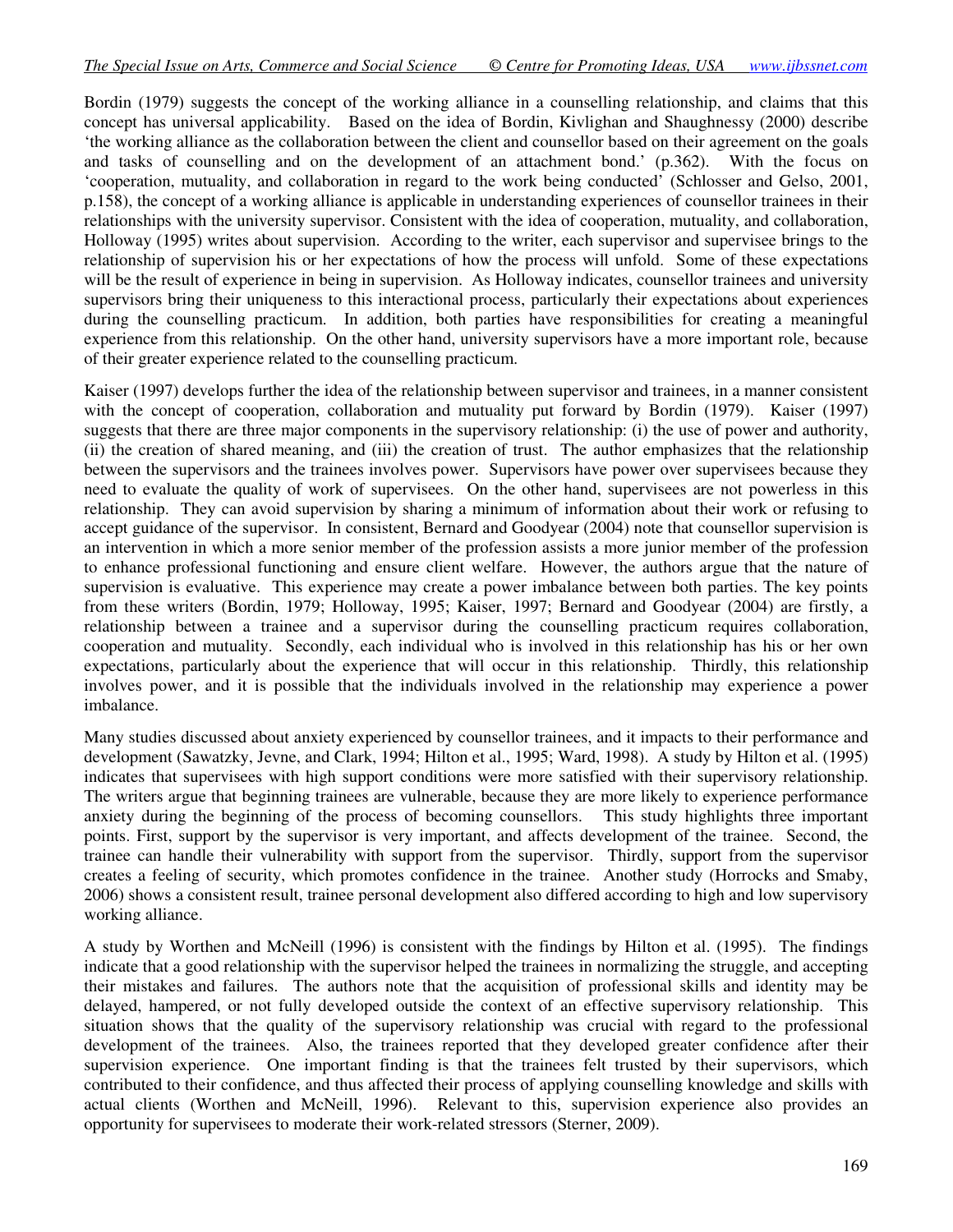The studies above (Hilton et al. 1995; Worthen and McNeill, 1996; Sterner, 2009) indicate that support from the supervisor has an impact on the development of trainees. The question is, which elements of support promote development of trainees? In an attempt to understand the nature of this support, Ladany, Ellis, and Friedlander (1999) explored the supervisory alliance between supervisors and counsellor trainees. According to the authors, the supervisory working alliance is an agreement on the goals of supervision, the tasks of supervision and an emotional bond. The study indicates that the emotional bond has a direct impact on satisfaction derived from the experience by the trainees during supervision. Consistent to this, a study on supervision and its influence on work satisfaction among professional counsellors indicated similar findings. Supervisees who were more satisfied with the supervision relationship were more satisfied with their work (Sterner, 2009). According to earlier authors (Ladany et al., 1999) when the emotional bond was viewed as becoming stronger over time, trainees also perceived their supervisors' personal qualities and performance more positively, and they were relatively more comfortable in supervision. The authors add that a stronger emotional bond is related to self-disclosing by trainees. This means that the emotional bond between the trainees and the supervisors is a key feature in their relationship, which has a significant impact on their development as counsellors.

In contrast, some supervisors do not understand their role in the relationship with trainees. Clarkson and Aviram (1995) found that the supervisors had different interpretations of their role, and most of them perceived their role as mainly that of a teacher during supervision with trainees. The implication of this research is that supervisors enter the supervision sessions with different interpretations about the sessions, and these differences might impact on how they perform their role with the trainees. Despite different interpretations, this relationship will affect a trainee and a supervisor during the counselling practicum. It is possible that this relationship will change after both a trainee and supervisor experience the impact of this relationship. The changes in this relationship relate to the concept of building and repair of the working alliance (Bordin, 1983). Based on Bordin's idea, Gray, Ladany, Walker, and Ancis (2001) note that the relationship between the trainees and the supervisors is not a straightforward process. Willingness from both the trainees and the supervisors to cooperate in the process of building and repairing this relationship may explain collaboration, cooperation and mutuality.

As discussed earlier in this section, a trainee and a supervisor enter into their relationship with expectations. Relevant to this, a person faces role conflict when he or she encounters incompatible role expectations. Olk and Friedlander (1992) suggest that 'role conflict can arise because the trainee is expected to simultaneously reveal areas of weakness and present competencies and strengths' (p.389). In relation to trainees, experience of role conflict contributes to disturbance of their psychological well-being. In an attempt to understand these issues, Olk and Friedlander (1992) investigated role conflict and role ambiguity in counselling supervision. The writers found that role ambiguity involves uncertainty about supervisory expectations and the process of evaluation, and role conflict results when trainees are required to engage in behaviours that are incongruent with their personal judgement or to engage in multiple roles that require opposing behaviours, such as the role of student, counsellor or colleague. In the role of student, trainees are expected to follow all directives and recommendations, but in the role of counsellor and colleague, trainees are expected to demonstrate a capacity for decision-making.

This study shows also that role ambiguity is more common than role conflict, but issues of role ambiguity diminish with increasing experience. Role conflict seems more common among experienced trainees, who experience little role ambiguity. The key points that can be highlighted from this study are, firstly, that counsellor trainees experience role ambiguity during the learning journey because of their limited experience. Secondly, role ambiguity will disturb the trainees' learning experience during the counselling practicum, because this contributes to unclear goals and motives. Trainees are likely to experience role conflict in their relationship with the supervisors, especially when they experience unclear expectations. Olk and Friedlander (1992) argue that supervisors are in a similar position, because they are in conflict about how to handle the welfare of trainees and trainees' clients. The writers note that the supervisor creates an open and nonjudgemental atmosphere to enable the trainee to discuss personal reactions. In so doing, the supervisor may become convinced that the trainee is emotionally impaired to a significant degree. In other words, both the trainees and the supervisors are likely to experience role conflict, because of expectations and power relations involved in this relationship. Understanding of roles and expectations can make a difference in relationships experienced by a counsellor trainee. Hazler (1998) argues books and instructors explained how the roles of counsellors, teachers, administrators, community members and many more were all designed to form an efficient working team.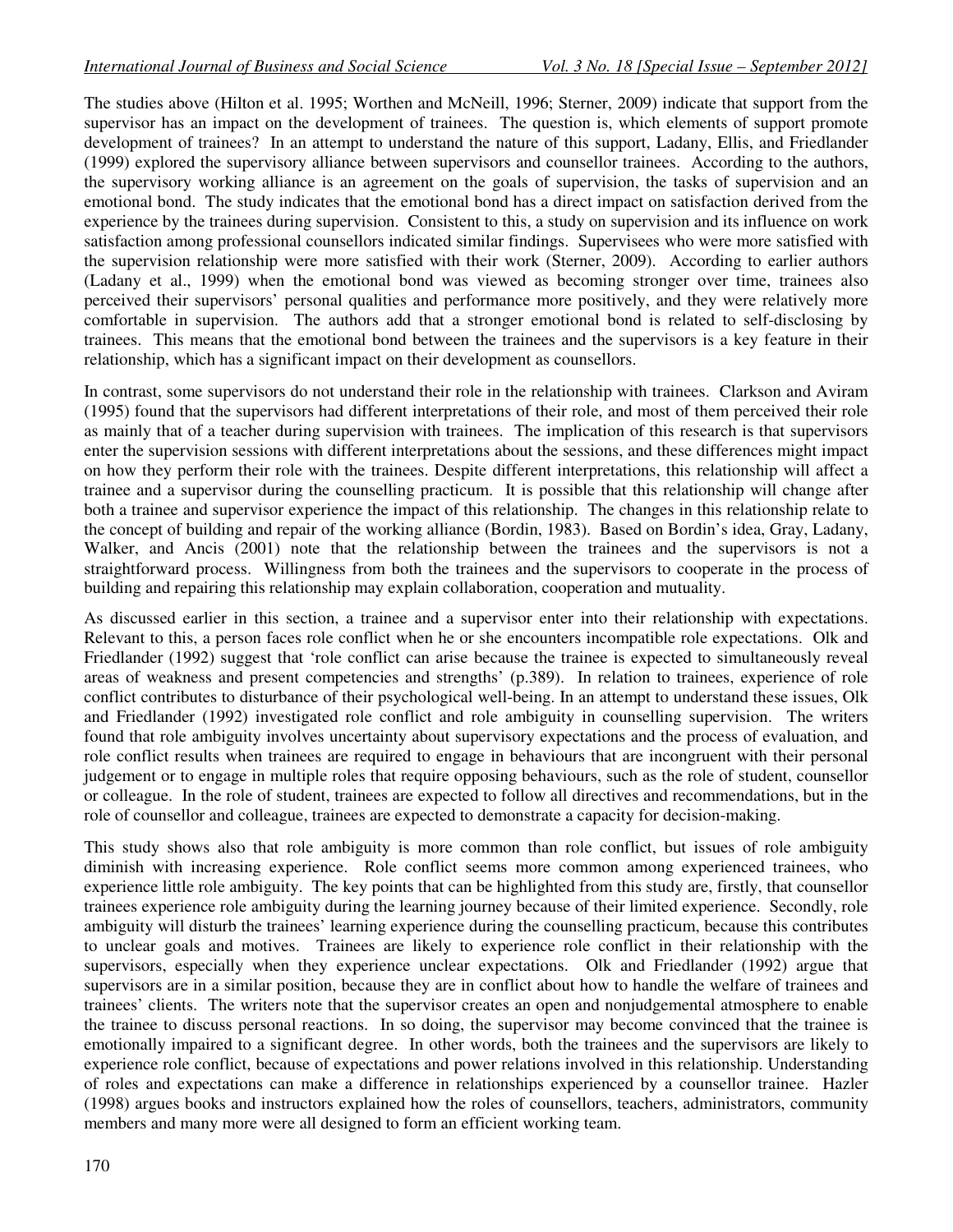According to the author, a few days on the job made it clear that such a "team" is not easily created, strengthened, or maintained – no matter what the books said.

As discussed previously, an emotional bond between a trainee and a supervisor promotes the development of counsellor trainees. Relevant to this, Ladany and Friedlander (1995) found that trainees tended to experience less role conflict and ambiguity when they perceived their supervisory working alliance as stronger and at the same time they had clear goals and task components. Also, trainees experienced less conflict when they felt a stronger emotional bond. The findings also revealed that counsellor trainees experienced more role conflict when the goals and tasks of supervision were not agreed on with the supervisor, regardless of the strength of their emotional bond. Role conflict affects the learning experience of the trainees during the counselling practicum. Nelson and Friedlander (2001) indicate that most trainees experienced deep hurt and confusion in their relationship with the supervisor. They experienced a power struggle with the supervisors, and the authors note that a power struggle between supervisor and supervisee may reflect role conflict on the part of either or both parties. As a result of the imbalance of power, most trainees in the study experienced a loss of trust in their supervisors, felt unsafe, pulled back from the relationship, and maintained a guarded stance in supervision. Some trainees perceived that their life experiences, skills, or differences were not valued by their supervisors. In consequence, some trainees experienced extreme stress. Despite those experiences, many trainees looked for support from peers or partners, and also consulted with other people, who were able to understand the situation. Some trainees indicated that they tried to go along with things in the hope that doing so would prevent further hurt or misunderstanding.

In relation, it evidenced that an individual depends on other people for fulfilling their needs. This means that a relationship with other people is very important in life of every individual (Tudor, Keemar, Tudor, Valentine, and Worrall, 2004). Idea of Tudor et al. is related to the relationship between the counsellor trainee and the university supervisor. In this regard, Tudor et al. (2004) assert the importance of relationship as highlighted by Carl Rogers. According to Tudor et al., Rogers views of human development as an ongoing process of differentiation, and it depends on our being in relationship. We cannot be fully human without being in relationship. Just as the organism cannot be understood apart from its environment and the individual cannot be known outside of his social context. The writers put forward three important points. Firstly, the uniqueness of an individual is partly related to his or her being in relationship. Secondly, an individual gains better understanding of his or her self through participating in a relationship. Thirdly, relationship is a part of the wholeness of the individual.

The relationship between a trainee and a supervisor during the counselling practicum requires collaboration, cooperation and mutuality (Bordin, 1979; Kivlighan and Shaughnessy, 2000). This relationship promotes development of trainees, which partly related to support from the supervisors (Hilton et al. 1995; Worthen and McNeill, 1996; Ladany et al., 1999). Despite this, this relationship involves power (Kaiser, 1997). A key feature in the relationship between the trainee and the supervisor is an emotional bond (Ladany et al. (1999). However, trainees need to experience clear goals and tasks in order to avoid differences in this relationship. On the other hand, an individual gains better understanding of his or her self through participating in a relationship (Tudor et al., 2004). Therefore, how do the trainees experience supervisory relationship while performing the counselling practicum?

# *Methodology*

This study aims to explore the experience of supervisory relationship among the counsellor trainees during the counselling practicum. The focus of this research is not to search for objective facts and truth about the supervisory relationship, but the main interest lies in the subjective experience captured in the individual stories of trainees. The counsellor trainees are in the real environment during the counselling practicum. They are in a natural setting during the process of applying their theoretical knowledge. This study aimed to gain a greater understanding about how they make sense of themselves, and of their supervisory relationship experience during the counselling practicum. The qualitative approach is most appropriate choice because qualitative researchers study things in their natural settings, attempting to make sense of phenomena in terms of the meanings people bring to them (Denzin and Lincoln, 2000). According to Patton (2002), 'the data for qualitative analysis typically come from fieldwork. … the qualitative researcher talks with people about their experiences and perceptions' (p.5) In other words, this study aimed to gain greater understanding about how they make sense of their relationship with the university supervisor. This research involved 10 trainees and different types of data, which includes a series of interview, observation and written documents.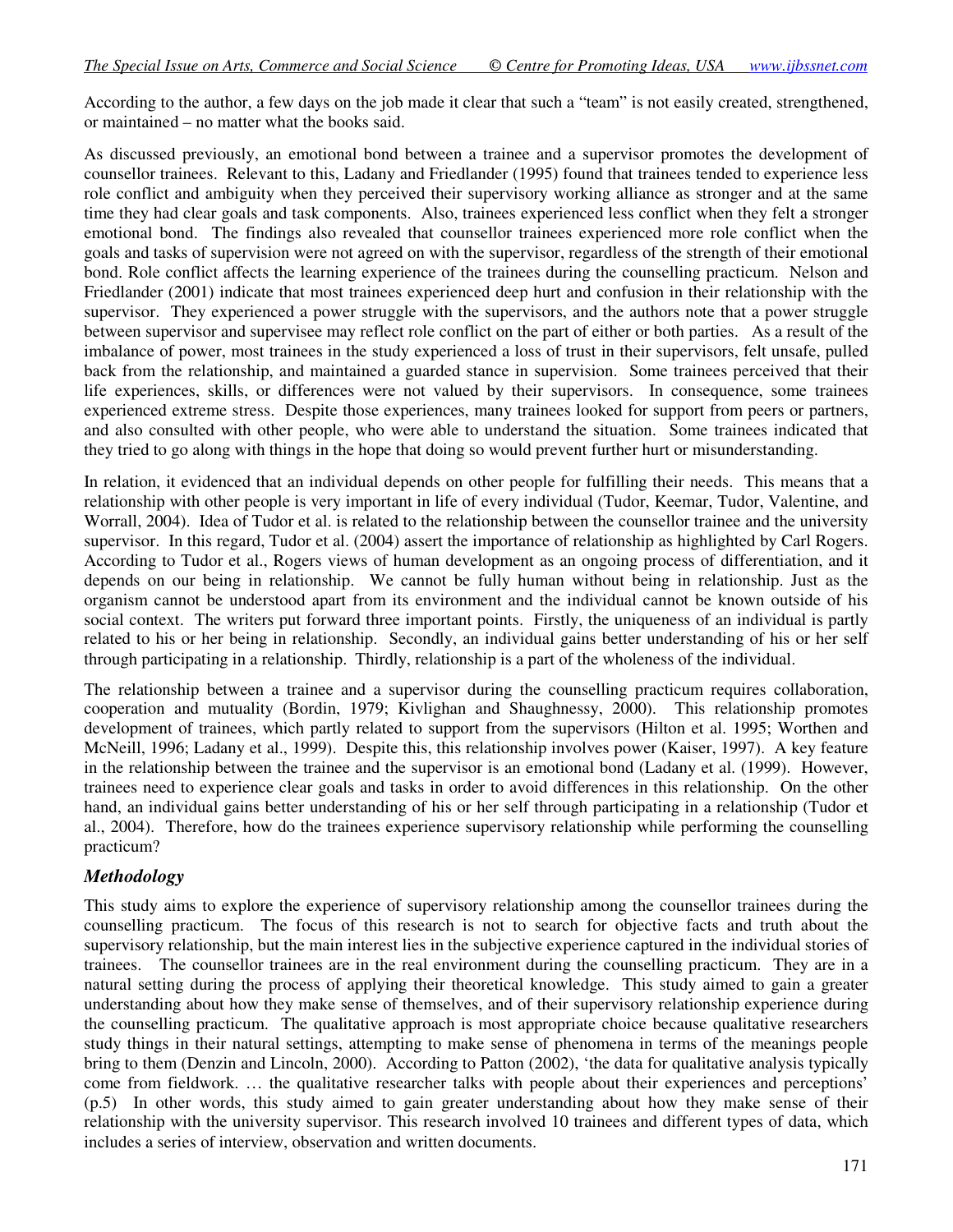The major data gathering process in this study was a series of in-depth interviews. The interviewing process allows the researcher to enter into the experience of the person and uncover their thoughts and feelings (Patton, 2002). Kvale (1996) suggests that the interaction between the interviewer and interviewee will be a strong point of qualitative research because of their reciprocal influence on another person's cognitive and emotional level. The interviews were conducted during the twelve weeks that the participants performed their counselling practicum. Each of the participants took part in three interviews, at the beginning, the middle and the end of their practicum, each interview building upon the previous ones. The first interview was conducted during weeks 2 and 3, the second one during weeks 6 and 7, and the third interview during weeks 10 and 11. Each interview was allowed up to one and a half hours. This included time for 'warming up', the interviewing phase, and time for 'cooling down' at the end of the interview.

The participants also needed to write their journal on a weekly basis and they started this a week prior to their practicum. Their first journal is a narration about their personal expectations of what they hoped to gain from their practicum experience and their weekly story was to be based on: (i) the most significant experience, (ii) the worst experience, and (iii) what they had learned from the experience. The participants were to keep this journal until the end of their practicum, then hand it in to the researcher, during week twelve of their practicum. The rationale for this was that writing about their own experiences would help the trainees to think critically and develop insights into their assumptions and beliefs (Griffith and Frieden, 2000). Poirier (1992) mentions that journal writing during her practicum provided her with the feeling of strength, ability to communicate her voice, and empowerment.

Observation is a part of the data in this study. The physical layout as well as atmosphere of the counselling centre, and facilities provided for counselling activities were observed during the visits to the participated places. Patton (2002) notes that the purposes of observational data are to describe the setting that was observed, the activities that took place in that setting, the people who participated in those activities, and that it is a most powerful source of validation (Adler and Alder, 1994). In other words, observations are essential in gaining a holistic perspective of the individual because it captures the context in which people interact. The context is fundamental in providing meaning to the reader, because it gives the reader a sense of 'being there' (Stake, 1995). Analysing stories of the participants started immediately after completing the first interview. I listened to the interview and read the transcript before engaging in the next interview. During this phase, I tried to make sense of the experiences of the trainees and noted down any themes emerging in their stories. I drew on these six steps (McLeod, 2001) as a guideline in conducting analysis on stories of the counsellor trainees. According to the author, all these six steps were based on work from previous writers (Colaizzi, 1978; Bullington and Karlsson, 1984; Wertz, 1984; Hycner, 1985; Polkinghorne, 1989; and Moustakas, 1994).

# *Findings*

The trainees indicated that the relationship with the university supervisors was a significant feature during the counselling practicum. The university supervisor was not part of community in the setting that the trainee performs their counselling practicum; however, he or she was responsible in guiding and assessing performance of the trainees during that particular period. Table 1 shows a summary of the relationship between the trainees and the university supervisors.

| Table 1: Counsellor trainees' experience in their relationship with the university supervisors |                                                    |                  |                  |
|------------------------------------------------------------------------------------------------|----------------------------------------------------|------------------|------------------|
|                                                                                                | <b>Experience during the counselling practicum</b> |                  |                  |
| <b>Trainees</b>                                                                                | <b>Beginning</b>                                   | <b>Middle</b>    | End              |
| Meilin                                                                                         | Difficult                                          | Difficult        | Difficult        |
| Jamil                                                                                          | Difficult                                          | Difficult        | Difficult        |
| Nadia                                                                                          | Difficult                                          | Moderate         | Moderate         |
| Maria                                                                                          | Difficult                                          | Good             | Good             |
| Sheila                                                                                         | <b>Difficult</b>                                   | Good             | Good             |
| Ahmad                                                                                          | Moderate                                           | <b>Difficult</b> | <b>Difficult</b> |
| Chan                                                                                           | Moderate                                           | Difficult        | Difficult        |
| Chew                                                                                           | Moderate                                           | Moderate         | Moderate         |
| Zana                                                                                           | Good                                               | Good             | Good             |
| Mala                                                                                           | Good                                               | Good             | Good             |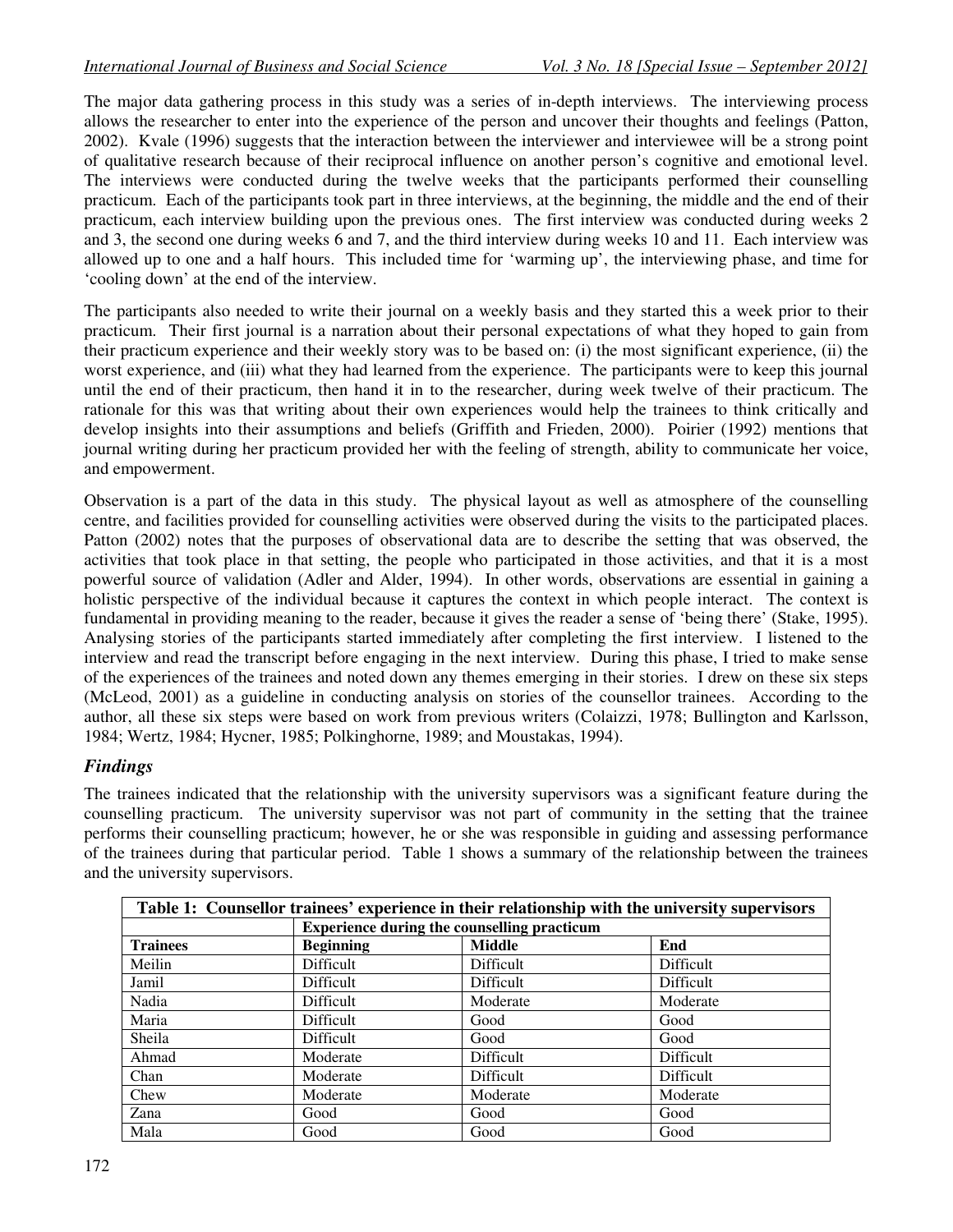Table 1 indicates that the relationships between the trainees and the university supervisor varied. Some trainees encountered a difficult relationship from the beginning to the end of the counselling practicum. They had to work hard to gain explanations from the supervisor about the requirements that needed to be completed. Other trainees experienced a good relationship with the university supervisors. They experienced guidance and support from the supervisors. As described earlier, this relationship was categorised at three levels, which were good, moderate and difficult. A good relationship indicates acceptance, a difficult relationship illustrates rejection and a moderate relationship combines both acceptance and rejection.

Every trainee had his or her own story in this relationship. In order to understand their experience, stories of Mala, Sheila and Jamil will be presented in detail. These three stories were chose because its show differences and similarities. Below is the sequence of Mala's positive relationship with the university supervisor.

#### **Story of Mala**

Mala began her learning journey with happy feelings. As she noted, 'After that general briefing, my supervisor conducted another briefing session, but I could not attend that session. I had another session with her, and this was only the two of us, she and me. She explained to me about many things, such as how she would do the assessment, how to write the counselling reports. …. We also discussed how I could fulfil the required tasks during this period. She suggested that I needed to have at least one individual session in a day.'

Mala continued, 'I feel very happy with our discussion, because she is willing to listen to me. I asked about many things, and I managed to get much information from her. I gained a better understanding about the counselling practicum. I knew what to do and how to do this thing at the school'.

Mala had a positive relationship with the supervisor from the beginning to the end of the practicum, which contributes her learning journey. She noted at the middle of the practicum, 'I already had a first session with the supervisor. She gave a constructive feedback about my performance. According to her, I had no problem in understanding the client's issues, and I conducted that session very well. I feel very happy with her feedback, because I know that I always have problems in exploring the clients' issues.'Being able to experience a positive relationship from the beginning of the practicum made Mala have a positive perspective about supervision with the supervisor.

#### **Story of Sheila**

Sheila is a trained teacher and in her late twenties. She chose to join this counselling training programme after working as a primary school teacher for three years. In addition, she also worked as an untrained teacher prior to her teacher training.

She began her learning journey with confusion. According to her, 'I felt confused, how to prepare that report. What the university supervisor wants in that report. I'm not sure what he expects us to write in that report.' She continued, 'The university supervisor mentioned that his report format is quite different to other supervisors. He wanted to give that format tomorrow. The next day, I waited for ages but he did not turn up. Until now, I don't have his format. I have tried to call him but I failed to get him.' Her dissatisfaction towards the supervisor was very strong, especially when she said, 'He never discussed about the assessment process, I'm not sure on how he is going to conduct that, I don't know what are the things that involved in that process'.

Sheila managed to get an explanation from the university supervisor about the required tasks after she chased for the information. She noted, 'starting from there, I manage to write my report and I felt relieved because I can do what is required'.

Sheila expressed her feelings at the end of the counselling practicum saying, 'I feel very happy because I'm almost finish with this practicum. I have been thinking about where my job will be. … I feel very happy because my practicum is almost completed. I have learned a lot here. Every week we have our activities. … I feel more confident. I have my confidence, especially about how to conduct sessions.'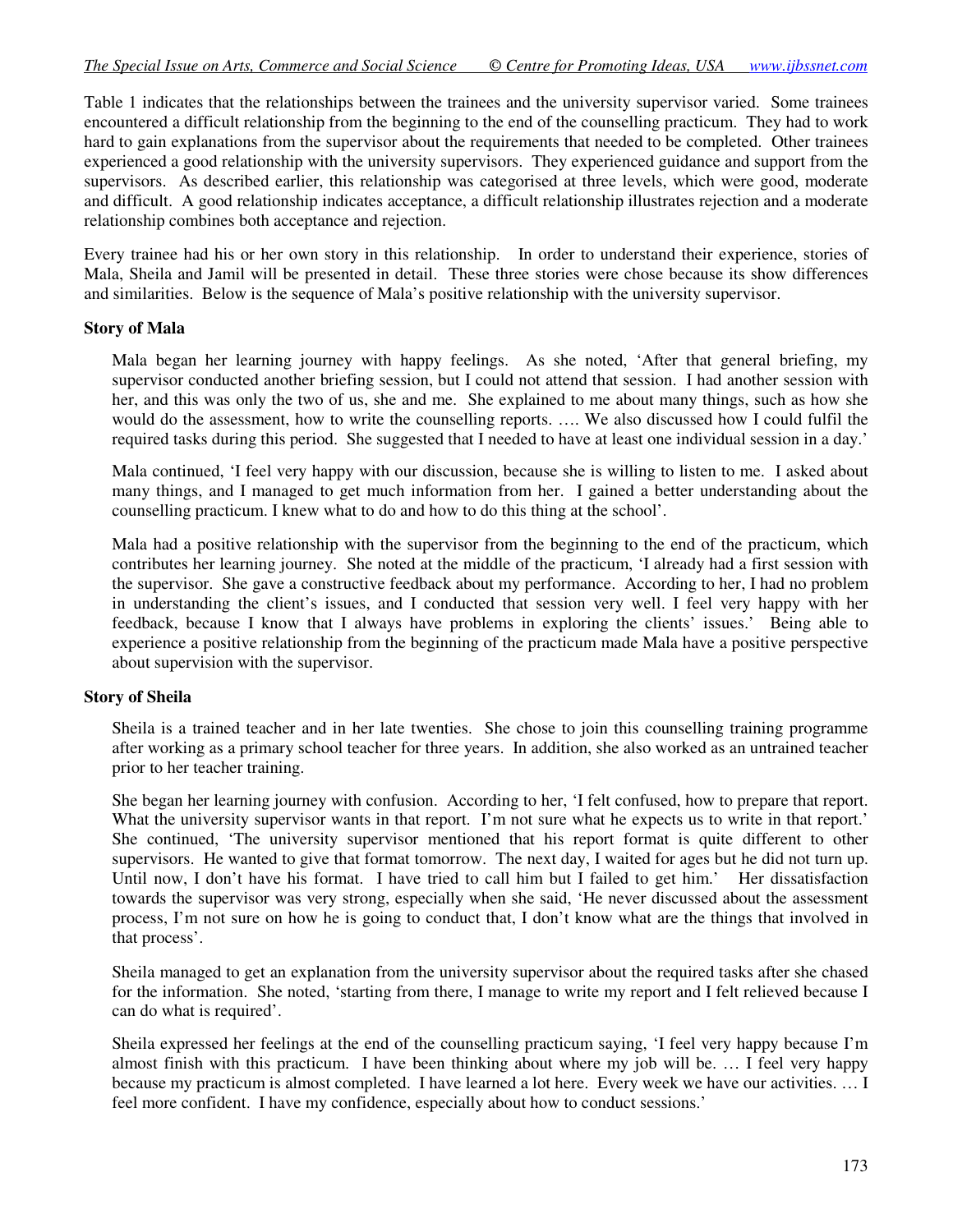### **Story of Jamil**

Jamil started his relationship with the supervisor with unhappy feelings. As he noted, 'I did not feel happy when I knew that he would be my supervisor. I felt that I could not get along with him.' His unhappy feelings were related to his initial experience with the supervisor. Jamil said, 'our group did not have any meeting with him before coming to the school. I don't think that I'm interested to meet with him. Actually, my friend, we were in the same group, told me that she asked him about a meeting, but he said no because he would see us at the school.' Jamil added, 'I would like to have a briefing session with him before coming to the school, I would prefer to have it in a group, because I don't feel that I know what is supposed to be done in the school.'

Jamil had another uncomfortable experience with the supervisor, which confirmed his negative perception of the supervisor. He reported, 'I met with him once, and it was unplanned. I asked him about the counselling reports. He said, "never mind, I will explain it during my visit to your place." When I asked him another question, he said, "You can get that information from that place." I did not have any interest in seeing him anymore after that, because he did not offer much help.' He began his learning experience with uncomfortable feelings towards the supervisor.

Being unable to get an explanation of the required tasks, and his role, was a difficult experience for Jamil. As he noted, 'now, I feel unsure about many things, especially how to prepare the counselling reports. Because of this, I did not write any report. I just waited for my friends, to discuss with them how to do this.' Being able to discuss with a trusted friend alleviated his struggle in fulfilling the required tasks.

Jamil kept on experiencing powerlessness in his relationship with the supervisor. As he noted, 'I don't feel happy with my counselling supervision. I tried my best during that session, but for sure I have many weaknesses. Although I'm not satisfied with my performance, I feel relieved after that session.' His dissatisfaction with his performance was very much related to the supervisor's approach. He believed that the supervisor was not interested in providing guidance during his learning experience. As he noted, 'the supervisor came without any notification. By that time, I had almost finished a group session. After I finished with that group, I went and met him, and he said he wanted to observe an individual session. I had no choice at that time, and I asked one of the group members to be my client in the individual session.'

His experience during supervision created another feeling of powerlessness. Jamil said, 'I'm not satisfied with his supervision. He did not observe a whole session. How could he get an idea of my skills when he watches only a bit of the whole process?' He adds, 'I also found out that he did a different thing with another friend. He observed the whole process of her session. I feel unhappy with his different treatment of us. Another thing is, he discussed many things with my friend, especially the skills and techniques, but he did not do that with me. I'm not satisfied with him.' Being aware of the different treatment by the supervisor became another setback in his experience. As a result of his experience with the supervisor, Jamil noted, 'I'm not satisfied with the process of counselling supervision. For me now, I will do whatever I can. I don't have a high expectation of his grading on my performance. I think he did not perform his job professionally.'

# *Discussion*

Supervisory relationship and trainees' satisfaction were clearly evidenced in the story of Mala. Relevant to Mala is related to Ladany et al. (1999) that the emotional bond, which is a component of the supervisory relationship, was significantly related to satisfaction. When the emotional bond was viewed as becoming stronger over time, trainees also perceived their supervisors' personal qualities and performance more positively, and they were relatively more comfortable in supervision. Referring to Mala, it is possible her emotional bond with the supervisor started from their briefing session, which took place before the counselling practicum. Mala is an Indian girl and she was very anxious because she needed to perform the counselling practicum in a Malaypopulated setting. The opportunity to discuss her anxiety with the supervisor might have contributed to her emotional bond with the supervisor.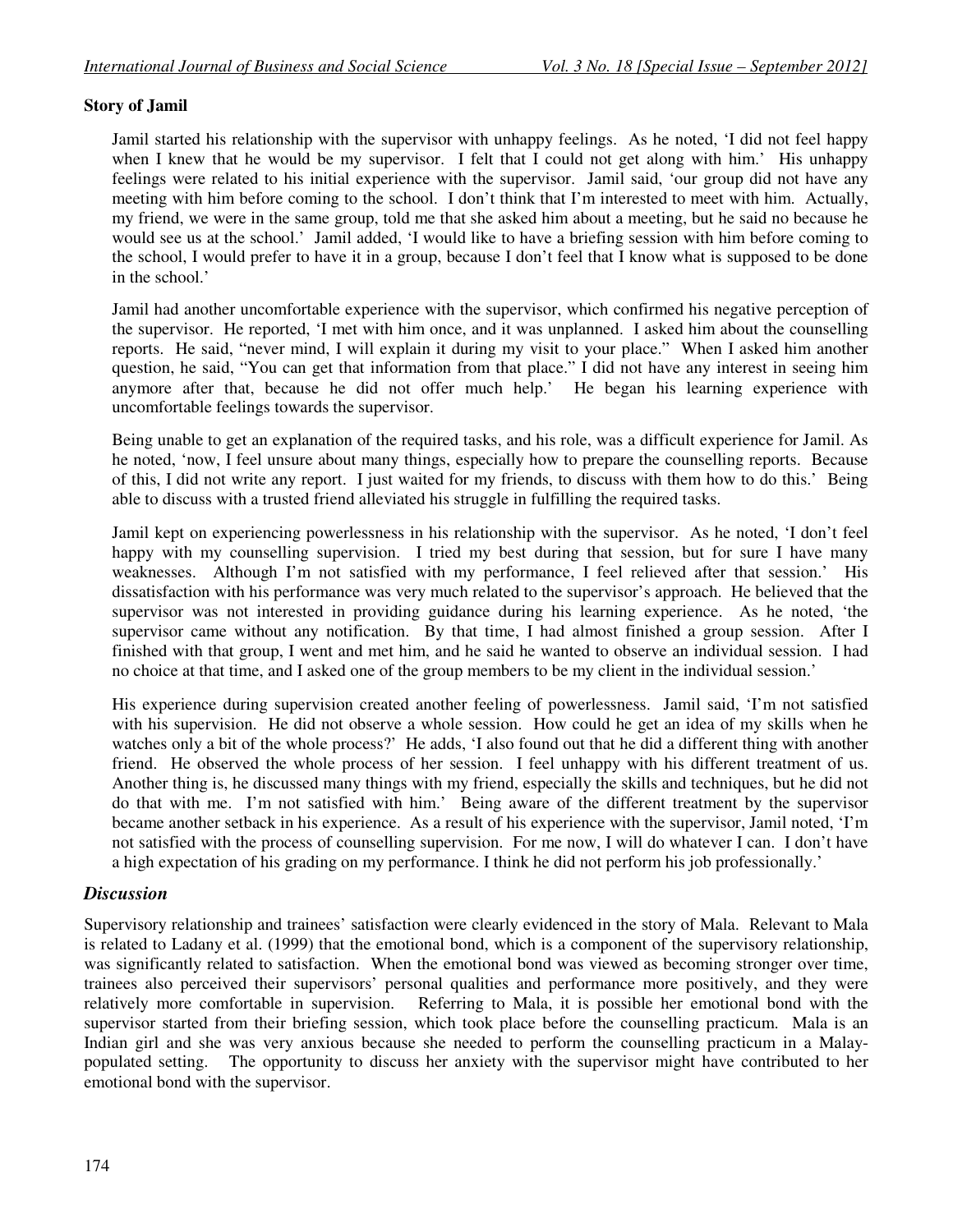Many theorists have long viewed the relationship between the supervisors and the trainees as significant in enhancing the professional development of trainees (Hilton et al. 1995; Worthen and McNeill, 1996; Ladany et al., 1999), and the quality of the relationship is seen as essential to positive outcomes in supervision (Holloway, 1995). In relation to Mala, her story in her relationship with the university supervisor supports the previous writings (Hilton et al. 1995; Worthen and McNeill, 1996; Ladany et al., 1999; Holloway, 1995). Her positive relationship had a significant impact on her learning journey towards becoming a school counsellor. It is possible that the relationship with her supervisor helped Mala in normalizing her struggles, particularly in fulfilling the required tasks, as well as adjusting in the new school environment.

Story of Sheila shows a different experience. In this matter, Sheila did not experience much support from the supervisor at the beginning of the counselling practicum. As described earlier, Sheila began the counselling practicum with insufficient information about the required tasks, which was how to prepare counselling reports. She failed to gain information about this task, although she tried a few times to meet with the supervisor. However, she experienced changes in the middle of the practicum, after exerting more efforts. She perceived the supervisor as more helpful after this experience. Being able to gain clearer information about counselling reports changed her relationship with the supervisor.

The story from Sheila shows that she could not concentrate on her role as a counsellor when she experienced poor support from the supervisor. Her experience also indicates that uncertainty about the required tasks disturbed her learning journey towards becoming a counsellor. Her experience with the supervisor also illustrates another key point. She did not have negative perceptions about the supervisor, despite her experience with him. It is possible that her experience as a trained teacher made her have a positive perspective about her experience, and be more determined in getting information about the required tasks. Furthermore her goals were to fulfil the university requirements and to work as a counsellor.

Relevant to Sheila, Holloway (1995) describes the relationship between a supervisor and a trainee as a very subjective process, because both of them enter into their relationship with their own uniqueness, such as their previous experience, as well as expectations about the new experience. Referring back to Sheila, she expected to gain guidance and support from the supervisor during this period. Her experience indicated that she worked hard in the process of gaining these from the supervisor. This situation shows that Sheila and the supervisor entered the counselling practicum with different ideas. Sheila was very concerned about fulfilling the required tasks; however, the supervisor did not pay much attention to this matter. The experience described by Sheila supports the findings by Clarkson and Aviram (1995). The writers found that the supervisors had different interpretations of their role during supervision with the trainees. In relation to Sheila, she worked hard to build this relationship, because of their differences. This situation shows that building up a relationship with the university supervisor is not an easy process for the trainees, although both parties are aware of their responsibilities in this relationship.

Relationship with a university supervisor is very important and being unable to have a positive relationship with the supervisor affected their learning journey towards becoming a counsellor. As an example, Jamil encountered a difficult relationship with the university supervisor from the beginning to the end of the counselling practicum. It is clear that the concept of cooperation, mutuality and collaboration was absent in their relationship. His story illustrates that the trainees and the supervisors are both responsible for creating a positive relationship. In addition, supervisors need to be aware that their guidance is very significant to the trainees. The guidance of supervisor has a significant impact on clients, although clients are in a relationship with trainees. Trainees might feel more confident in helping clients with guidance of supervisors. As other writers (Pearson 2000; Bernard and Goodyear, 2004) suggest that although the focus of the relationship is on the professional growth and welfare of the counsellor trainees, it must always be balanced with the welfare and protection of the client.

Jamil also illustrates the importance of trust in his relationship with the supervisor. Relevant to this, Kaiser (1997) suggests that trust is one of the important elements in the relationship between the trainees and the supervisors, particularly from the supervisors towards the trainees. However, Jamil indicated that the issue is not only one of trust from the supervisors towards the trainees; it is also about trust of the trainees towards the supervisors, especially in providing them with guidance during the process of applying their knowledge. Being unable to trust his supervisor made him withdraw from this relationship. Another important point in the experience of Jamil is the feeling of powerlessness (Kaiser, 1997; Nelson and Friedlander, 2001).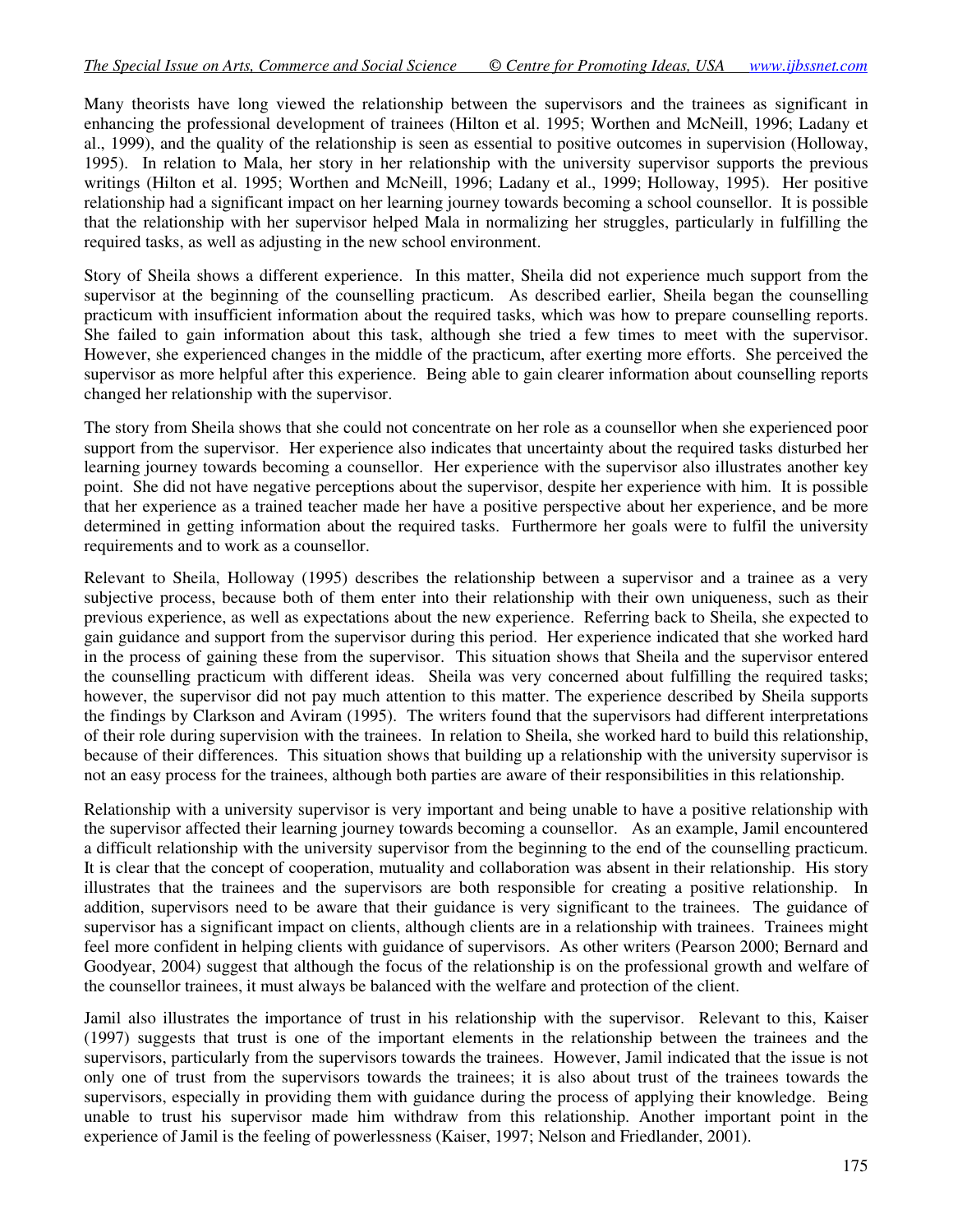These feelings had a significant impact on his learning journey to become a counsellor. In this matter, Kaiser (1997) indicates that the relationship between the supervisor and the trainee is hierarchical; however, a fair and genuine approach, plus mutual give and take are the centre of the appropriate use of power and authority. An effective supervisory process involves contributions from both parties and the understanding of the use of power and authority in their relationship (Kaiser, 1997; Bernard and Goodyear, 2004). On the other hand, the feeling of powerlessness in the relationship with the supervisor was not helped by Jamil's timid style. Although he felt unclear about his required tasks, as well as dissatisfied with the supervisor's approach, he was not willing to discuss his unhappy feelings. Relevant to this, Worthen and McNeill (1996) found that the learning and acquisition of professional skills and identity may be delayed, hampered, or not fully developed outside the context of an effective supervisory relationship. In relation to Jamil, he had a challenging learning journey during the counselling practicum. However, Jamil managed to complete the counselling practicum, and make sense of his learning journey towards becoming a counsellor, although he did not experience a positive relationship with the supervisor.

Nelson and Friedlander (2001) indicate that many trainees felt deeply hurt and confused by their experiences in supervision. However, some were strengthened personally and professionally through these experiences. In relation to Jamil, how he managed to search for a way out from his difficult relationship may be related to the idea of Ladany et al. (1999), about the presence of unknown variables, such as peer relationships, in helping trainees during their learning to become counsellors.

A key point in the relationship between the trainees and the supervisor is clarity. As Holloway (1995) describes, this relationship involves plenty of expectations. The trainees expected guidance and support from the supervisors. On the other hand, the supervisors expected the trainees to perform certain tasks. In this regard, Ladany and Friedlander (1995) discuss the impact of role ambiguity on the beginner school counsellor. According to the authors, trainees experienced less role ambiguity when their expectations for supervision were made explicit by the supervisors. It is evidenced that the trainees experienced a positive relationship with the supervisor when they participated in a briefing session before starting the counselling practicum. This session prepared the trainees mentally and emotionally before engaging in their new role. This session also served as a starter to their positive emotional bond.

# *Conclusion*

The relationship between the trainees and the supervisor is varied. Sometimes, this relationship contributes to the initial vulnerability faced by the trainees because of unclear tasks that needed to be completed. However, the relationship between the trainees and the supervisors requires a reciprocal effort; both parties are responsible in building this relationship. The trainees demonstrated that they experienced a positive relationship when they worked to build it. The positive relationship with the supervisor contributes partly to the positive learning journey in the real setting.

# *References*

- Adler, P. A. and Adler, P. (1994). Observational techniques. In N. K. Denzin and Y. S.Lincoln (Eds.), *Handbook of Qualitative Research*. Thousand Oaks, California: Sage Publications.
- Amla Mohd Salleh (2001). Latihan praktikum di IPTA Malaysia (Counselling practicum at universities in Malaysia). *Jurnal Perkama*, 9, 19-137.
- Bernard, J. M. and Goodyear, R. K. (2004). *Fundamentals of Clinical Supervision* (3<sup>rd</sup> ed.). Boston, MA: Pearson Education.
- Bordin, E. S. (1979). The generalizability of the psychoanalytic concept of the workingalliance. *Psychotherapy: Theory, Research and Practice*, 16, 252- 260.

Bordin, E. S. (1983). A working alliance based model of supervision. The *Counselling Psychologist*, 11, 35-42.

- Clarkson, P. and Aviram, O. (1995). Phenomenological research on supervision: supervisors reflect on 'being a supervisor'. *Counselling Psychology Quarterly*, 8(1), 63-80.
- Denzin, N. K. and Lincoln, Y. S. (2000). (Eds.). *Handbook of Qualitative Research (2nd edition)*. Thousand Oaks, California: Sage Publications.
- Gray, L. A.; Ladany, N.; Walker, J. A. and Ancis, J. R. (2001). Psychotherapy trainees' experience of counterproductive events in supervision. *Journal Of Counseling Psychology*, 48(4), 371-383.